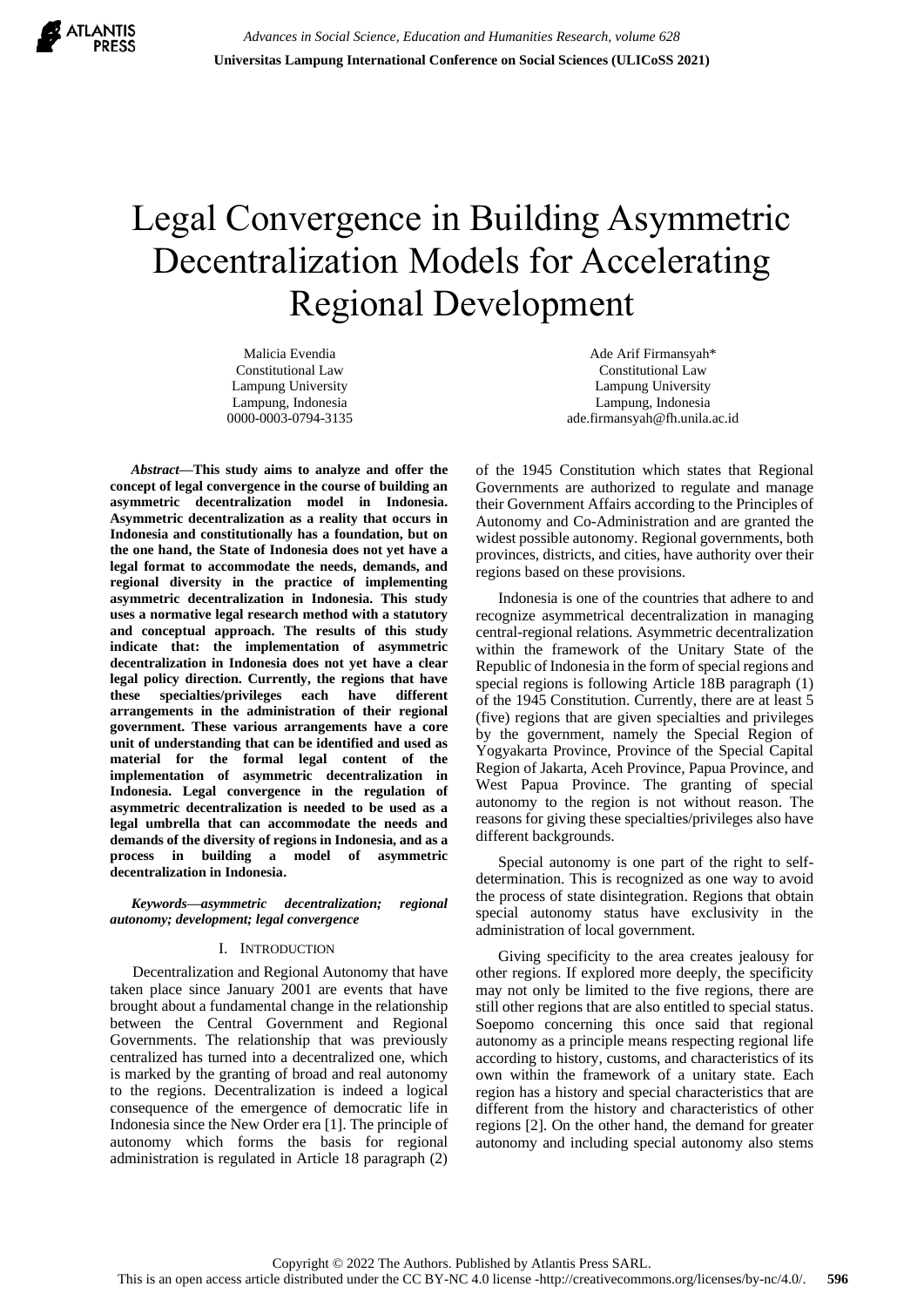from the fact that the central government gives too small a share to the regions within the framework of balancing funds, the amount of which is considered disproportionate to the natural wealth or contributions made by the regions concerned to the center [3].

The dilemma of the division of authority or different autonomous portions, known as asymmetric decentralization, has become an interesting study from the legal and development perspective. The exclusive authority of the special autonomous region, on the one hand, creates jealousy in other regions to be able to also have more space in dealing with local government affairs. The law that regulates special autonomy is following the applicable legal principle, namely the lex specialist principle. Thus, all laws and regulations that are regulated differently in Indonesia still follow the special autonomy law. This also causes the division of authority between the central and regional governments, for these special/special regions to be different from other regions that are subject to and refer to the law on regional government symmetrically.

The implementation of asymmetric decentralization is still hampered by regulatory issues. The implementation of symmetrical (uniform) decentralization with the regional autonomy law is since the government does not have an asymmetrical decentralization design to be implemented in the regions. The 1945 Constitution submits/delegates its arrangements to the law. Therefore, each area that is given a special or special status, has a different content and model. This arrangement also proves the flexibility of asymmetric decentralization.

The ongoing conflict in Papua, in this case, indicates that the formal legal regulations governing special autonomy in Papua are not yet accommodating. Papua is an area that has been given special autonomy but is not directly proportional to regional development in Papua. It is not surprising that the number of judicial review cases submitted to the Constitutional Court related to the special autonomy law is Papuan. However, only a few requests were granted by the Constitutional Court. The emergence of the desire for the disintegration of Papua is the impact of the failure to achieve improvements in people's welfare during the granting of special autonomy since 2001.

This condition shows that there are legal problems that have not been able to accommodate the existing conflicts. This paper attempts to describe and analyze the problems and realities of asymmetric decentralization from the point of view of legal convergence. Indra said convergence is a point of view in drafting laws. Lawmakers must have a comprehensive view.

Convergence is used as an effort to unify legal systems, conceptions, principles, or norms. Convergence is inevitable in the current era of globalization. Lawyers and economists have predicted

that the legal order will move in a more adequate direction. They argue that the implications of globalization will force the legal order to converge to achieve economic efficiency.

## II. RESEARCH METHODS

This research is normative legal research, which examines various laws and regulations that are used as the basis for legal provisions to analyze the direction of asymmetric decentralization policies in Indonesia. The legal research model used is a comprehensive and analytical study of primary legal materials and secondary legal materials. Considering that this research includes normative legal research, the approach in this study uses a statutory approach and a conceptual approach [4]. The data were analyzed qualitatively by describing the data generated from the research into a systematic explanation form so that a clear picture of the problem under study could be obtained, the results of the data analysis concluded deductively.

#### III. DISCUSSIONS AND ANALYSIS OF RESULTS

To understand and answer research problems, the following will be presented in the following subchapters descriptions and analysis.

## *A. Asymmetric Decentralization within the Unitary State of the Republic of Indonesia*

Indonesia is one of the countries that adhere to the form of a unitary state, this is explicitly regulated in Article 1 paragraph 1 of the 1945 Constitution of the Republic of Indonesia (UUD 1945), which states that "the State of Indonesia is a unitary state, in the form of a republic". According to Abu Daud Busroh, the unitary state has only one government, namely the central government which has the highest power or authority in all fields of government [5]. In a unitary state, there is a principle that all state affairs are not divided between the central government (central government) and local government (local government) in such a way that state affairs in the unitary state remain a unanimity (*eenheid*) and that the highest power holder in that country is the Central Government [6].

A unitary state can be divided into two forms, namely a unitary state with a centralized system and a unitary state with a decentralized system. In a unitary state with a centralized system, everything in the country is directly regulated and managed by the central government and the regions only need to carry out everything that has been instructed by the central government. Whereas in a unitary state with a decentralized system, regions are given the opportunity and power to regulate and manage their household (regional autonomy) which is called an autonomous region [7].

Indonesia as a unitary state with a decentralized system is explicitly regulated in Article 18 paragraph (2) of the 1945 Constitution, that "provincial, district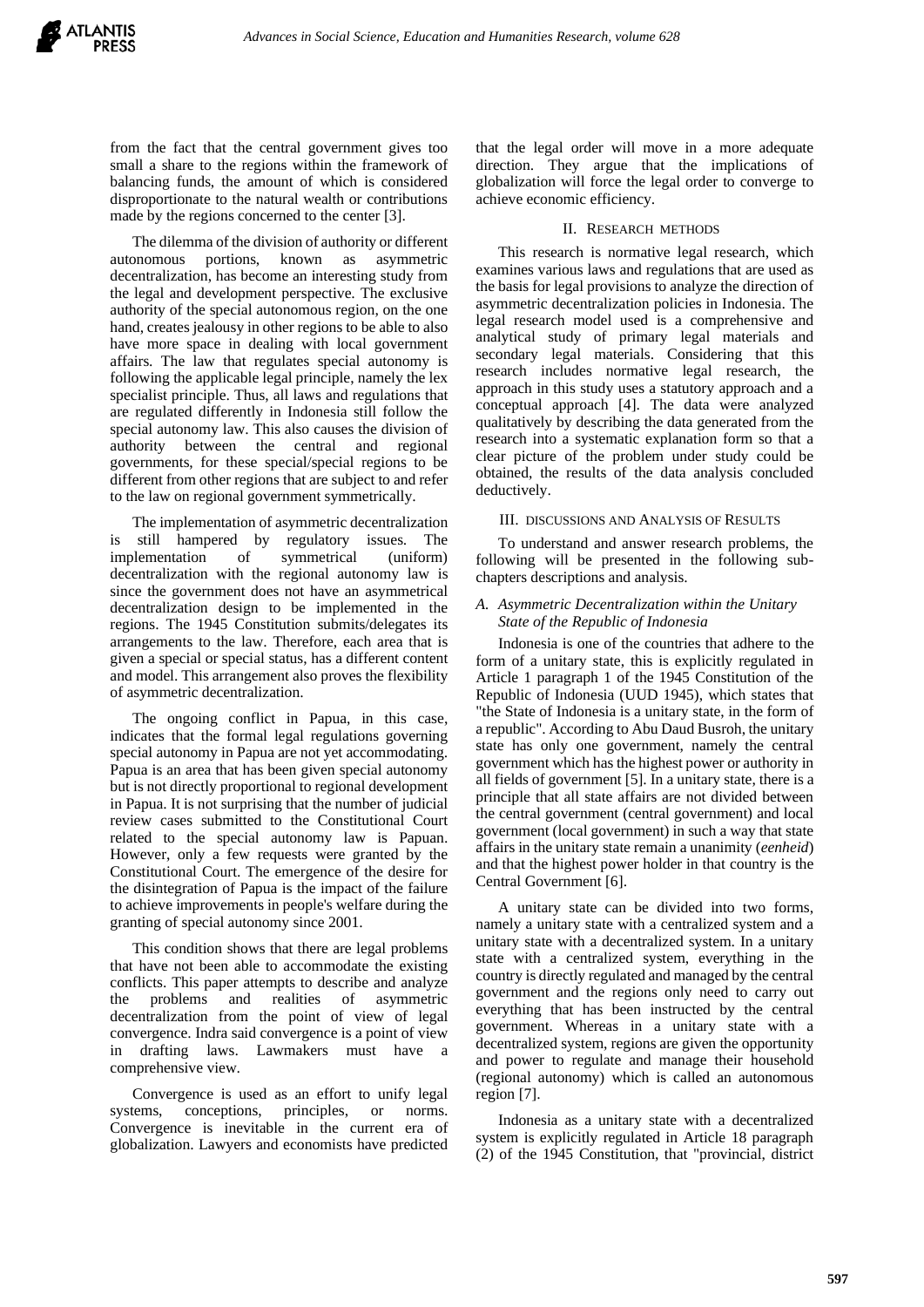and city governments regulate and manage their government affairs according to the principle of autonomy and co-administration". Furthermore, Article 18 paragraph (5) of the 1945 Constitution also contains a stipulation that "Regional governments exercise the widest possible autonomy, except for government affairs which are determined by law to be the affairs of the Central Government". This provision is further elaborated by Law Number 23 of 2014 concerning Regional Government as last amended by Law Number 9 of 2015 concerning the Second Amendment to Law Number 23 of 2014 concerning Regional Government.

Mohammad Hatta said that the establishment of regional government (autonomous government) is one aspect of the implementation of popular sovereignty (democracy), namely the right of the people to determine their fate not only at the top of the country's leadership but also in every place in cities, villages, and regions. This idea is understandable, considering that Indonesia's very wide geographical condition with its diversity has led to the need to accommodate it in the implementation of decentralization and regional autonomy [8]. This makes it impossible for the (central) government to carry out all government affairs by itself so that the implementation of these affairs is divided into regions based on the principle of autonomy.

Regional governments exercise the widest possible autonomy, except for government affairs which are determined by law to be the affairs of the Central Government (Article 18 paragraph (5) of the 1945 Constitution). Thus the formation of autonomous regions in the context of decentralization in Indonesia has the following characteristics [9]:

- autonomous regions do not have sovereignty or semi-sovereignty like in a federal state;
- decentralization is manifested in the form of submission of government affairs;
- the submission of government affairs as referred to in point b above is mainly related to the regulation and management of the interests of the local community (locality) following their initiative based on the aspirations of the community.

Amendments to the Law on Regional Government through Law no. 23 of 2014 concerning Regional Government as last amended by Law Number 9 of 2015 provide space for regions to develop their territories. The existence of regional autonomy gives rights, authorities, and obligations to autonomous regions to regulate and manage their households.

In essence, the implementation of regional government is a process of governance that is oriented towards accelerating the realization of community welfare through improving services, empowerment, and community participation, as well as increasing regional competitiveness by taking into account the

principles of democracy, equity, justice, privileges, and specificity of a region in the state system. Unity of the Republic of Indonesia [10].

The implementation of decentralization requires the division of government affairs between the government and local governments [11]. The division of authority in the administration of central and local governments indicates the relationship between the central and local governments. The relationship between the central and local governments has gone through various models and forms according to the regulations set by the government as the basis for administering government in the regions [12].

*Legal policy on decentralization since independence until now continues to experience dynamics. Changes in the laws regarding regional government have an impact on the authority possessed by regions in the implementation of regional autonomy. This portion of regional authority is highly dependent on the policies and political decisions of legislators, in this case, the House of Representatives and the President. Every time the laws and regulations regarding regional government change, the pattern of relations built between the Center and the Regions also changes* [13]. This pattern of relations between the center and the regions is the key to synergy and harmonious and harmonious relations between the center and the regions.

According to Bagir Manan, one of the difficulties in fostering harmonious relations between the center and the regions is due to differences in tendencies. In this case, the center is responsible for ensuring the integrity of the unitary state, guaranteeing the same services for all the people of the country (the principle of equal treatment), ensuring the uniformity of actions and arrangements in certain fields (the principle of uniformity), sometimes more inclined to the administration of government. centralized. On the other hand, efforts to realize justice and social welfare are strongly influenced, for example, by the pattern of community structure. The ways of realizing justice and social welfare in a (relatively) homogeneous society will be different from that of a plural society. In a pluralistic society, efforts to realize justice and social welfare must pay attention to the characteristics of the local structure (which are local), differences in culture and belief systems, differences in nature and geographical location, differences in historical backgrounds, and so on. Attention to these differences and specificities further requires that there are differences in services and ways of administering government. This kind of government administration demand is only possible in a decentralized government [14].

Bagir Manan is of the view that decentralization is seen from the relationship between the center and the regions which refers to the 1945 Constitution, then: first, the form of relationship between the center and the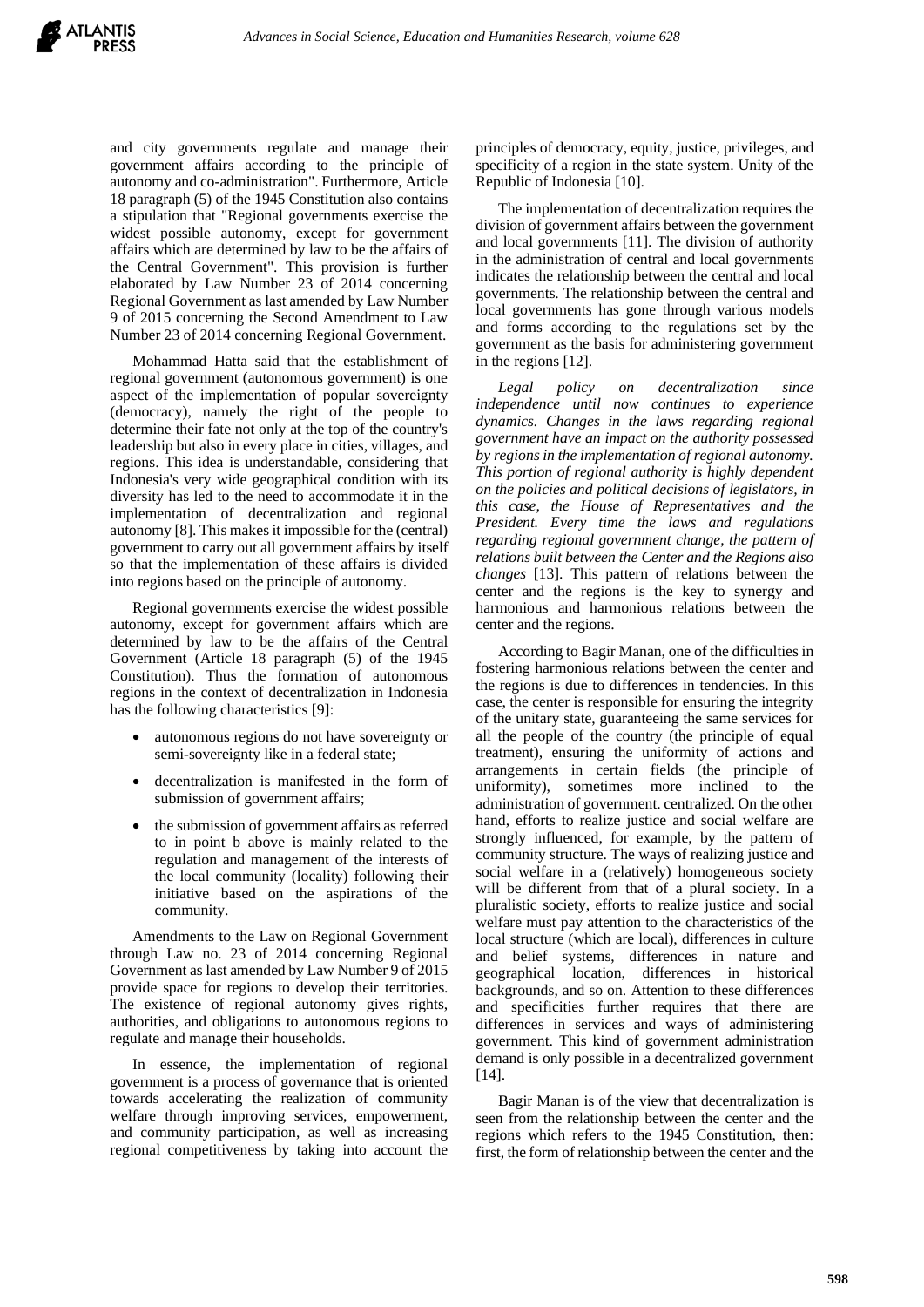regions should not reduce the rights of local people to participate (freely) in the administration of local government. Second, the form of relationship between the center and the regions should not reduce the rights of the regional (people) to take the initiative or take initiatives. Third, the form of the relationship between the center and the regions may vary from one region to another. Fourth, the form of relations between the center and the regions are in the context of realizing justice and social welfare in the regions [15]. For this reason, the relationship between the central government and the regions should ideally run in harmony, this is in addition to optimizing the administration of government, it is also to avoid the existence of a separatist movement.

Indonesia is one of the countries that adhere to and recognize asymmetrical decentralization in managing central-regional relations. Decentralization in Indonesia provides room for symmetrical decentralization and asymmetrical decentralization. Symmetrical decentralization is the implementation of decentralization or the same or uniform pattern of relations between the center and the regions as stipulated in Law no. 23 of 2014. Meanwhile, asymmetric decentralization is the existence of specialties or privileges given to several regions. Regions that obtain special autonomy status have exclusivity in the administration of regional government.

Currently, five regions have received asymmetric decentralization. Article 399 of Law no. 23 of 2014, confirms that "The provisions in this Law also apply to the Province of the Special Region of Yogyakarta, the Province of the Special Capital Region of Jakarta, the Province of Aceh, the Province of Papua, and the Province of West Papua, as long as it is not specifically regulated in the Law that regulates the privileges of and the specificity of the area." So that each region has a *lex specialize* in the administration of regional government.

The law that regulates special autonomy is following the applicable legal principle, namely the *lex specialist* principle. Thus, all laws and regulations that are regulated differently in Indonesia still follow the special autonomy law. This also causes the division of authority between the central and regional governments, for these special/special regions to be different from other regions that are subject to the regional government law.

The Unitary State of the Republic of Indonesia as regulated in Articles 18A and 18B of the 1945 Constitution does recognize the special status and privileges of a region. Article 18A paragraph (1) states that "The relationship of authority between the central government and provincial, district, and city governments, or between provinces and districts and cities, is regulated by law with due observance of the specificity and diversity of the regions." Furthermore, Article 18B paragraph (1), "The state recognizes and

respects special or special regional government units which are regulated by law.'

Jimly emphasized that the provisions of Article 18, Article 18A and Article 18B of the 1945 Constitution have changed the format of a rigid unitary state to a dynamic unitary state. First, it is possible to make federalist arrangements in the relationship between the central and local governments. Second, in the dynamics of this relationship, it is also possible to develop a pluralist autonomy policy [16]. This is then elaborated by granting special autonomy or privileges that apply a different pattern of autonomy from other regions or known as asymmetric decentralization policies

# *B. Relation of Regional Development and Decentralization*

Regional development is a priority in decentralization. The existence of decentralization should also be followed by regional development. The realization of regional development will lead to the welfare of the people. According to Koirudin, the decentralization policy carried out by governments in democratic countries has at least two main benefits, namely [17]:

- Political benefits are aimed at channeling local community political participation as well as in strengthening political stability nationally.
- Administrative and economic benefits, namely to ensure that development has been carried out effectively and efficiently in the regions to improve the welfare of the people there.

Liang Gie also stated the reasons for adopting decentralization, one of which is that from the point of view of the interests of economic development, decentralization is needed because local governments can do more and directly assist the development [18].

Regional development is an activity that takes place continuously and continuously which aims to improve the welfare of the people, both materially and spiritually. And to be able to realize these goals, it is necessary to pay much attention to the problem of development financing [19]. Financing development requires quite a lot of money as an absolute condition for development to be successful [20]. The more available sources of financing, it is hoped that the success of the implementation of regional autonomy will be greater [21].

From a legal perspective, to review the relation between regional development and decentralization, also requires a legal theory of development, as stated by Mochtar Kusumaatmadja. The function of law according to the legal theory of development, in addition to achieving order and justice, also functions as a means of renewal in society. Mochtar Kusumaatmadja argues that change and order (or order) are twin goals of a developing society, law becomes a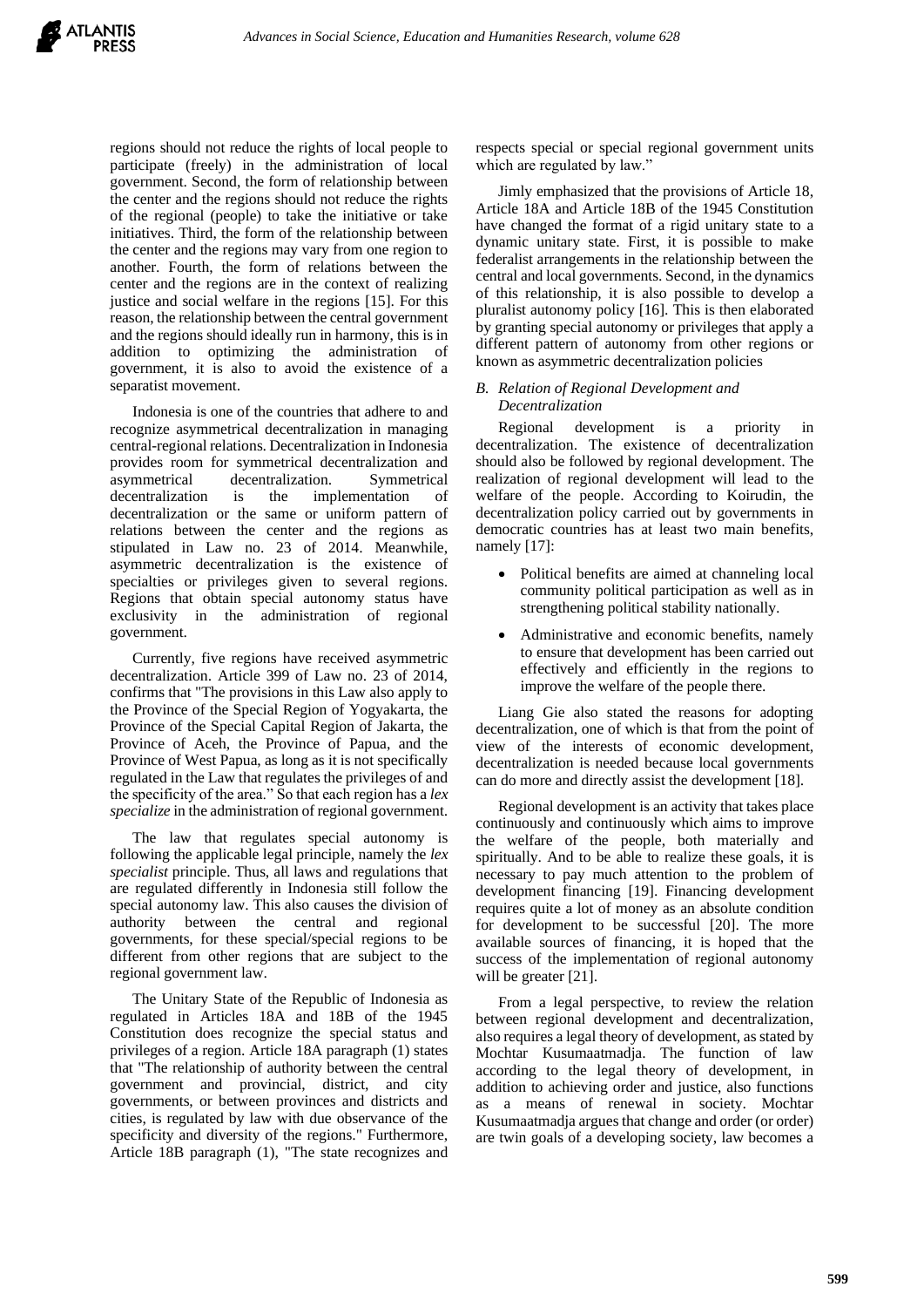

means that cannot be ignored in the development process [22].

Likewise, the existence of Law Number 23 of 2014 concerning Regional Government as the legal basis for symmetrical decentralization in Indonesia, as well as Law Number 21 of 2001 concerning Special Autonomy for the Papua Province in conjunction with Law Number 35 of 2008, Law Number 11 of 2001 2006 concerning the Government of Aceh, Law Number 29 of 2007 concerning the Provincial Government of the Special Capital Region of Jakarta as the Capital of the Unitary State of the Republic of Indonesia, and Law Number 13 of 2012 concerning the Privileges of the Special Region of Yogyakarta, have a legal function as a means of development. However, in reality, currently, despite more than two decades of decentralization in Indonesia, equitable development has still not been achieved. The existence of high development inequality in Indonesia is a big challenge.

The existence of a decentralization policy with existing regulations has not been able to achieve the goals and benefits of decentralization itself. In this case, the central government plays an important role in overcoming this problem. Each region, which has different characteristics, requires policies that can capture regional dynamics. For this reason, legal convergence in building an asymmetric decentralization model is an alternative policy in overcoming equity and accelerating regional development.

## *C. The Concept of Legal Convergence in Building Asymmetric Decentralization Models in Indonesia*

This paper begins with the author's findings that the reality of local governance in Indonesia is still dynamic, both in terms of regulation and practice, and the decentralized system adopted in Indonesia is still looking for an ideal format. Meanwhile, the current polemic of asymmetric decentralization has yet to find a clear path. Each special region in Indonesia has its laws governing the administration of regional government. This paper will describe the concept of "legal convergence" as the basis for regulating asymmetric decentralization in Indonesia.

The meaning of the word convergence can be interpreted as a state towards a meeting point or convergence [23]. Point to a meeting point. Danrivanto, who described the concept of law as a means of community renewal towards the convergence of Information and Communication Technology, revealed that the concept of legal convergence is an effort to form anticipatory laws against the times [24].

Globalization causes the convergence of the legal order or legal system. Lawyers and economists have predicted that the legal order will move in a more adequate direction. They argue that the implications of globalization will force the legal order to converge to achieve economic efficiency. This is because the related regulatory order of a legal order will make one system alone will not be able to provide optimal solutions to the problems that arise [25]. This is based on the argument against functional equivalence, where a legal system can appear different but the difference is only on the surface. Because basically, the institution in question is still able to fulfill the same and similar functions [26].

On the other hand, there is an understanding that legal culture is an obstacle to efforts to converge the legal order [27]. The approach to looking for links with similarities and differences between legal systems, or comparing different legal systems is expected to explain the importance of the concept of legal convergence [28]. The legal concepts of convergence, harmonization, and unification have become concepts that continue to develop.

According to Nuno Garoupa and Anthony Ogus, "*Convergence is used to refer to the coming together of legal systems, concepts, principles, or norm; harmonization is seen as an approximation of national or state laws by provisions laid down by laws, regulation, or administrative action; and unification is an extreme version of harmonization in which differentiability or flexibility is ruled out and no derogation in the preempted areas is allowed*." [29] The legal concept referred to in general can be understood as contained in the following table [30]:

TABLE I. DIFFERENCES IN THE CONCEPTS OF CONVERGENCE, HARMONIZATION, AND UNIFICATION

| <b>Legal Concept</b> | <b>General Understanding</b>                                                                                                                               |
|----------------------|------------------------------------------------------------------------------------------------------------------------------------------------------------|
| Convergence          | Used as an effort to unify legal systems,                                                                                                                  |
|                      | conceptions, principles, or norms                                                                                                                          |
| Harmonization        | Used as an effort to prepare national laws<br>or state laws that have regulatory relevance<br>based on laws, regulations,<br>and<br>administrative actions |
| Unification          | It is used as an extreme harmonization<br>effort for both differences and flexibility in<br>arrangements and does not provide room<br>for other provisions |

Legal experts argue that a legal system is formed based on different formats but still has a core unity of understanding [31].

Asymmetric decentralization in Indonesia is currently only given to five regions, namely Aceh, Papua, West Papua, DKI Jakarta, and the Special Region of Yogyakarta. The legal basis for the regulation of asymmetric decentralization in each of these regions is currently regulated in Law no. 11 of 2006 concerning the Government of Aceh (as the basis for granting the special autonomy status of Aceh Province), Law no. 21 of 2001 concerning Special Autonomy for Papua Province (as the basis for granting special autonomy status for Papua Province), Law no. 35 of 2008 concerning the Stipulation of Government Regulation instead of Law Number 1 of 2008 concerning Amendments to Law Number 21 of 2001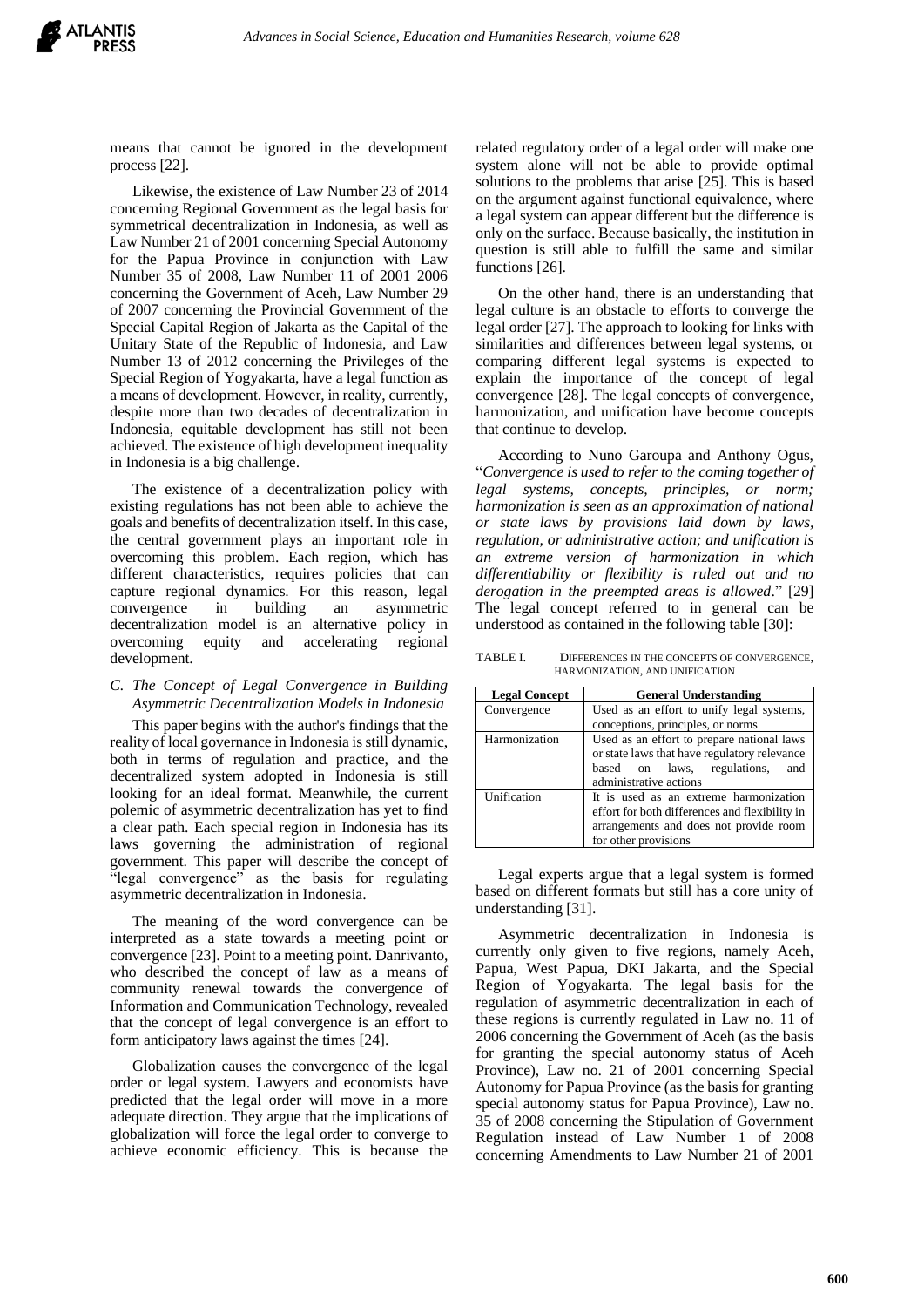concerning Special Autonomy for the Papua Province to become a law (as the basis for granting the special autonomy status of West Papua Province after splitting itself from the Province of West Papua). Papua), Law No. 29 of 2007 concerning the Provincial Government of the Special Capital Region of Jakarta as the Capital of the Unitary State of the Republic of Indonesia (as the basis for the specific authority possessed by the Province of DKI Jakarta as the Capital of the Republic of Indonesia), and Law No. 13 of 2012 concerning the Privileges of the Special Region of Yogyakarta. (as the basis of Yogyakarta's privileged status).

Special autonomy for Aceh, Papua, and West Papua was granted for political, economic, and security reasons. Giving special status to Yogyakarta is more for reasons of historical and cultural background. While granting special status to Jakarta because of Jakarta's position not only as an autonomous region but also as the center of government and the nation's capital [32].

Djohermansyah Djohan who is the President of the Institute for Regional Autonomy, Director General of Regional Autonomy 2010-2014, thinks that even though the region has special or special autonomy status, there should be no state within the state, and the welfare of the people must be number one, not the welfare of the elite. Distortions in the management of asymmetrical decentralization in Indonesia can be corrected by improving issues of authority, institutions, finance, Korbin was, politics, and local government.

According to Wehner, asymmetric decentralization based on the background of asymmetrical authority is divided into two. First, political asymmetry is given as a response to diversity and even tension (or conflict) of ethnicity, regional character, religion, and others. Second, administrative asymmetry, which is given based on considerations of efficiency or strengthening the capacity of local governments to carry out administrative and economic activities effectively [33]. The granting of special autonomy to Aceh, Papua, and West Papua is basically to reduce tensions between the central and regional governments which lead to separatism tendencies.

The asymmetric decentralization policy aims to build a democratic, fair and prosperous regional government [34]. The granting of special autonomy to Aceh, Papua, and West Papua is dominated by two factors, political factors, and economic factors. Politically, the purpose of this special autonomy policy is to create a democratic and harmonious government order. Economically, namely to increase economic growth for the welfare of local communities [35]. The opportunities are given to the five regions then gave rise to the same desire to get special or special autonomy status for other regions in Indonesia. One example is Bali.

Constitutionally, the provisions in Articles 18A and 18B of the 1945 Constitution also do not rule out the

possibility of granting special autonomy to other regions. The demand for greater autonomy and including special autonomy also stems from the fact that the central government gives too small a share to the regions within the framework of balancing funds, the amount of which is considered disproportionate to the natural wealth or contributions made by the regions concerned to the center [36]. This is then related to the problem of regional development which is still not evenly distributed.

The application of asymmetric decentralization is an appropriate and appropriate thing to continue in the context of government life in Indonesia. This is following the opinion of The Liang Gie which states that each region has a different history and special characteristics than the history and characteristics of other regions. In this regard, the government must keep away from all affairs that intend to unify all regions according to one model [37]. Authority in this regard is one of the important aspects of asymmetric decentralization. Even according to Parolari and Voltmer, the authority that can be exercised independently and effectively is the key to autonomy and is an important element in conflict transformation [38]. This is in line with the opinion of Djohermansyah Djohan which has been described previously that authority is one of the factors that need to be improved in building an ideal asymmetric decentralization model in Indonesia.

Until now, the central government has not set indicators or parameters for a region to obtain special status, even the current asymmetric policy has not been accompanied by a definite legal basis. The dilemma of the division of authority or the different autonomous portions (asymmetric decentralization) becomes an interesting study from the legal and development perspective. This is inseparable from the fact that decentralization should also be followed by regional development. However, in reality, decentralization and regional development have not gone hand in hand, there are still many regions that are left behind.

According to the author, the implementation of asymmetric decentralization is still hampered by regulatory issues. The implementation of symmetrical (uniform) decentralization with the existence of a regional government law indicates that the government does not yet have an asymmetrical decentralization design to be implemented in the regions. Normatively, the 1945 Constitution submits or delegates its arrangements in the form of a law. However, currently, the regulation regarding asymmetric decentralization is only regulated in the laws of each region which are given special or special status, there is no legal umbrella (umbrella act) that generally regulates asymmetric decentralization. It is not surprising that each law that regulates these specialties has different contents and models, and this does not rule out the possibility of injustice in the provision of these specialties.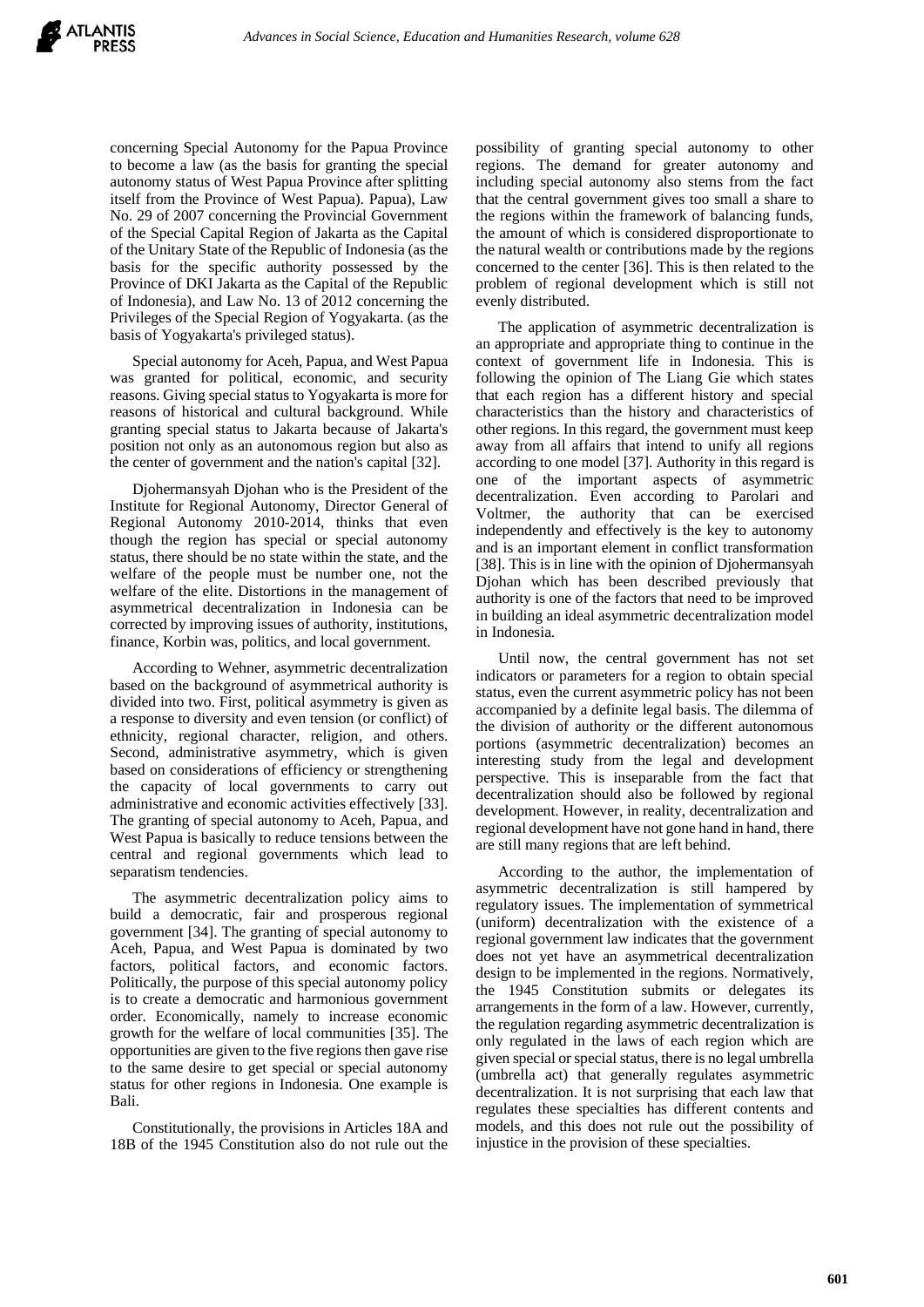On the other hand, the current implementation of asymmetric decentralization still has shortcomings, this can be seen from the improvement in community welfare that has not been fulfilled by several regions that have received special autonomy. The ongoing conflict in Papua indicates that the formal legal regulations governing special autonomy in Papua are still not accommodating. Papua is an area that has been given special autonomy but it is not directly proportional to regional development in Papua [39]. It is not surprising that the number of judicial review cases submitted to the Constitutional Court related to the special autonomy law is Papuan. There are at least eight decisions of the Constitutional Court related to the submission of a Judicial Review on the special autonomy law. However, only a few requests were granted by the Constitutional Court. The emergence of the desire for the disintegration of Papua is the impact of not achieving improvements in community welfare during the granting of special autonomy since 2001.

Thus, based on what has been described above, according to the author, the implementation of asymmetric decentralization in Indonesia still does not have a format that is following regional conditions and needs and has not been able to overcome the problem of uneven regional development. One of the reasons for this condition is the absence of regulations that serve as the basis and legal legitimacy for the practice of implementing asymmetric decentralization as a whole. The author offers the concept of legal convergence as an umbrella act in implementing a better asymmetric decentralization and being part of the process of building an appropriate asymmetric decentralization model for Indonesia. The central government in this case needs to take legal policies that can accommodate the needs and diversity of different regions in the better practice of implementing asymmetric decentralization.

#### IV. CONCLUSIONS

Based on the description described above, it can be concluded that the current practice of asymmetric decentralization does not yet have a clear legal format, both in terms of procedural and substance. The regional diversity in Indonesia, which is not limited to Aceh, Jakarta, Yogyakarta, Papua, and West Papua, is a consideration and the reality is that a strong legal basis is needed to accommodate the demands and needs of the regional diversity in the implementation of asymmetric decentralization. Legal convergence in asymmetric decentralization is an alternative solution to the problems and legal needs needed in building a model of asymmetric decentralization in Indonesia.

#### **REFERENCES**

[1] Ni'matul Huda, in Lukman Santoso Az, (2013). *Hukum Pemerintahan Daerah: Mengurai Problematika Pemekaran Daerah Pasca Reformasi di Indonesia*, accessed in https://www.researchgate.net/publication/328304969

- [2] Abdullah, H. Rozali. (2000). *Pelaksanaan Otonomi Luas dan Isu Federalisme Sebagai Alternatif*, Jakarta: Raja Grafindo Persada.
- [3] Muhammad Habibi & Erni Zuhriyati, *Kecemburuan Daerah Penghasil Setelah Praktek Desentralisasi Asimetris*, https://www.researchgate.net/publication/330424411\_Kecem buruan\_Daerah\_Penghasil\_Setelah\_Praktek\_Desentralisasi\_A simetris
- [4] Peter Mahmud Marzuki, *Penelitian Hukum*. (Jakarta: Prenada Media, 2005).
- [5] Abu Daud Busroh, Ilmu Negara, (Jakarta: Bumi Aksara, 1990), p.64
- [6] Ni'matul Huda, Perkembangan Hukum Tata Negara Perdebatan dan Gagasan Penyempurnaan. (Yogyakarta: FH UII Press, 2014). p. 241
- [7] Fahmi Amrusyi, "Otonomi Dalam Negara Kesatuan", in Abdurrahman (ed), "Beberapa Pemikiran tentang Otonomi Daerah", (Jakarta: Media Sarana Press, 1987), p.56, in Ni'matul Huda, *Desentralisasi Asimetris dalam NKRI: Kajian Terhadap Daerah Istimewaa, Daerah Khusus, dan Otonomi Khusus*, (Bandung: Nusa Media, 2014), p.2
- [8] Didik Sukriono, *Hukum, Konstitusi dan Konsep Otonomi*, (Malang: Setara Press, 2013), p.124
- [9] Ibid.
- [10] General explanation of Law no. 23 Year 2014
- [11] Fatkhul Muin, *Otonomi Daerah dalam Perspektif Pembagian Urusan Pemerintah-Pemeritah Daerah dan Keuangan Daerah*. Fiat Justisia Vol. 8, No.1, Januari-Maret 2014.
- [12] Dudung Abdullah, *Hubungan Pemerintah Pusat dengan Pemerintah Daerah*, Jurnal Hukum Positum Vol.1, No.1, Desember 2016.
- [13] Bambang Ariyanto, *Pengelolaan Hubungan Pusat dan Daerah dalam Penanganan Pandemi Covid-19*, Suloh Jurnal Program Studi Magister Hukum, Edisi Khusus, Oktober 2020, pp.37-57.
- [14] Bagir Manan, *Hubungan Antara Pusat dan Daerah Menurut UUD 1945*. (Jakarta: Pustaka Sinar Harapan, 1994)
- [15] Agussalim Andi Gadjong, *Pemerintahan Daerah: Kajian Politik dan Hukum*. (Bogor: Ghalia Indonesia, 2007), p.88-89
- [16] Jimly Asshiddique, *Konstitusi & Konstitusionalisme Indonesia*, (Jakarta: Konstitusi Press, 2005)
- [17] Koirudin, Sketsa Kebijakan Desentralisasi di Indonesia, Format Masa Depan Otonomi Menuju Kemandirian Daerah, (Malang: Averroes Press, 2005).
- [18] The Liang Gie, Pertumbuhan Pemerintahan Daerah di Negara Republik Indonesia, (Yogyakarta: Liberty, 1995), p. 60.
- [19] Rahardjo Adisasmita, *Pembangunan Pedesaan dan Perkotaan*, (Yogyakarta: Graha Ilmu, 2006), p. 70.
- [20] Bohari, *Pengantar Hukum Pajak*,cet-8, (Jakarta: Rajawali Pers, 2010), p. 11.
- [21] *Op.Cit*., Rahardjo Adisasmita, p. 7.
- [22] Mochtar Kusumaatmadja, *Konsep-konsep Hukum dalam Pembangunan*, cet-4, (Bandung: Alumni, 2013), p. 89.
- [23] https://kbbi.web.id/konvergensi
- [24] Danrivanto Budhijanto, (2014). *Teori Hukum Konvergensi*, Bandung: PT Refika Aditama. p.94
- [25] Anthony Ogus, "Competition Between National Legal System: A Contribution of Economic Analysis to Comparative Law", 48 Int'l & Comp. L.Q.405 (1999); Ugo A. Mattei, Luisa Antonioli & Andrea Rossato, "Comparative Law and Economics", 1 Encyclopedia of Law and Economics 505 (Boudewijn Bouckaert & Gerrit De Geest eds., 2000). Jennifer G. Hill, "The Persistent Debate about Convergence in Comparative Corporate Governance", 27 Sydney L. Rev. 743 (2005). Ronald J. Gilson, "Globalizing Corporate Governance: Convergence of Form or Function", 49 Am. J. Comp. L.329 (2001). In Op.Cit., Danrivanto Budhijanto, p. viii.